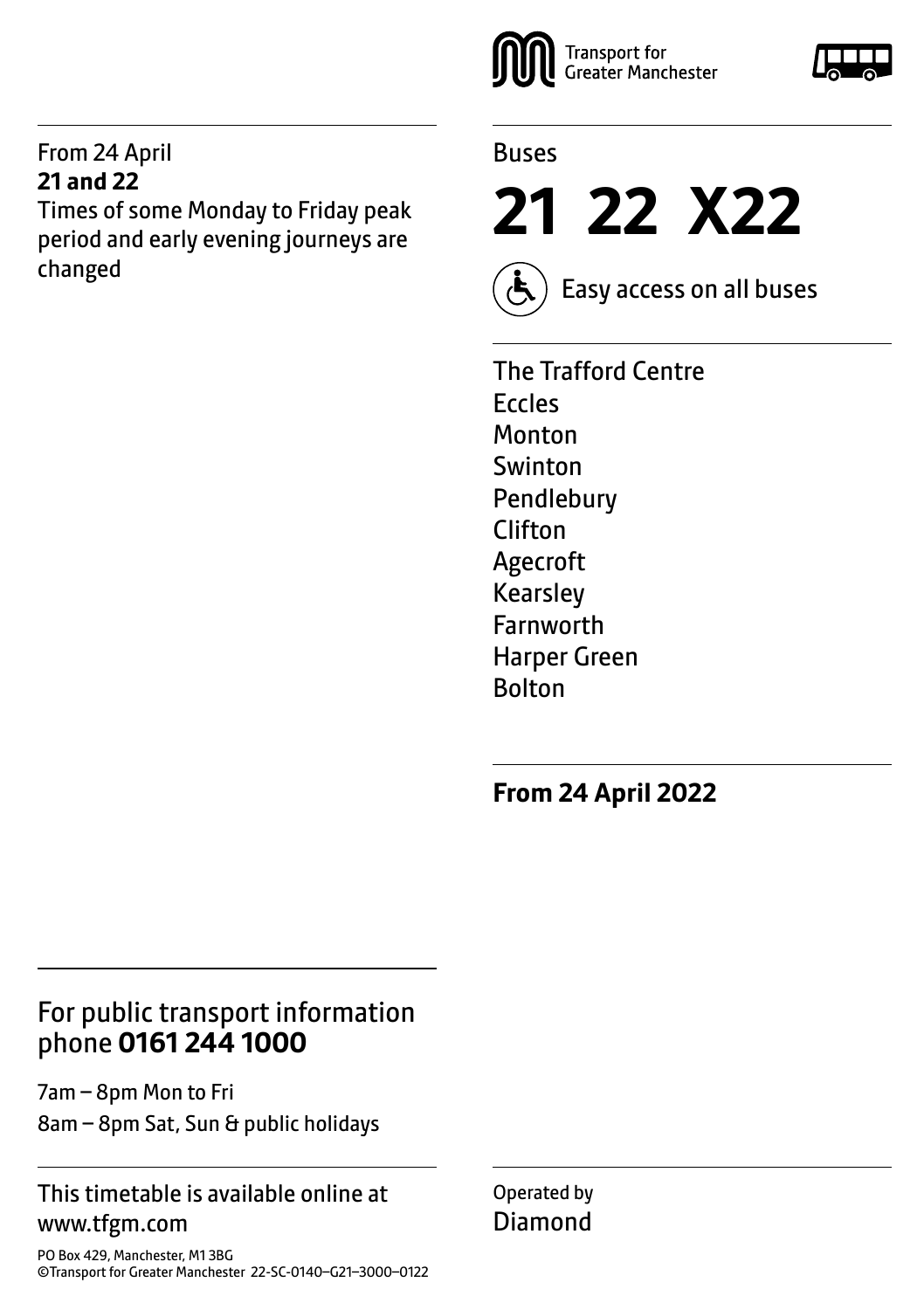## Additional information

## Alternative format

To ask for leaflets to be sent to you, or to request large print, Braille or recorded information phone 0161 244 1000 or visit www.tfgm.com

#### Easy access on buses



 Journeys run with low floor buses have no steps at the entrance, making getting on and off easier. Where shown, low floor buses have a ramp for access and a dedicated space for wheelchairs and pushchairs inside the bus. The bus operator will always try to provide easy access services where these services are scheduled to run.

## Using this timetable

Timetables show the direction of travel, bus numbers and the days of the week. Main stops on the route are listed on the left. Where no time is shown against a particular stop, the bus does not stop there on that journey. Check any letters which are shown in the timetable against the key at the bottom of the page.

## Where to find information about service changes

www.tfgm.com Bus station posters Leaflets from outlets.

## Tickets and information

Bus companies offer a range of tickets for use on their own buses. For travel on any service in the County, use System One tickets, including DaySaver. Travelshops provide tickets, information and journey planning advice on buses, trains and trams for work and pleasure.

## Using the 24 hour clock

Times are shown in four figures. The first two are the hour and the last two are the minutes.

0753 is 53 minutes past 7am 1953 is 53 minutes past 7pm



## Operator details

#### **Diamond**

Weston Street Bolton BL3 2AW Telephone 01204 937535 Email commentsdiamondbusnorthwest@rotala.co.uk www.diamondbuses.com

#### **Travelshops**

#### **Bolton Interchange**

Mon to Fri 7am to 5.30pm Saturday 8am to 5.30pm Sunday\* Closed

#### **Eccles Church Street**

Mon to Fri 7.30am to 4pm Sat 8am to 11.45am and 12.30pm to 3.30pm Sunday\* Closed

\*Including public holidays

Printed on coated recycled paper made using 50% recycled fibre from post consumer sources and 50% virgin fibre from sustainable forests.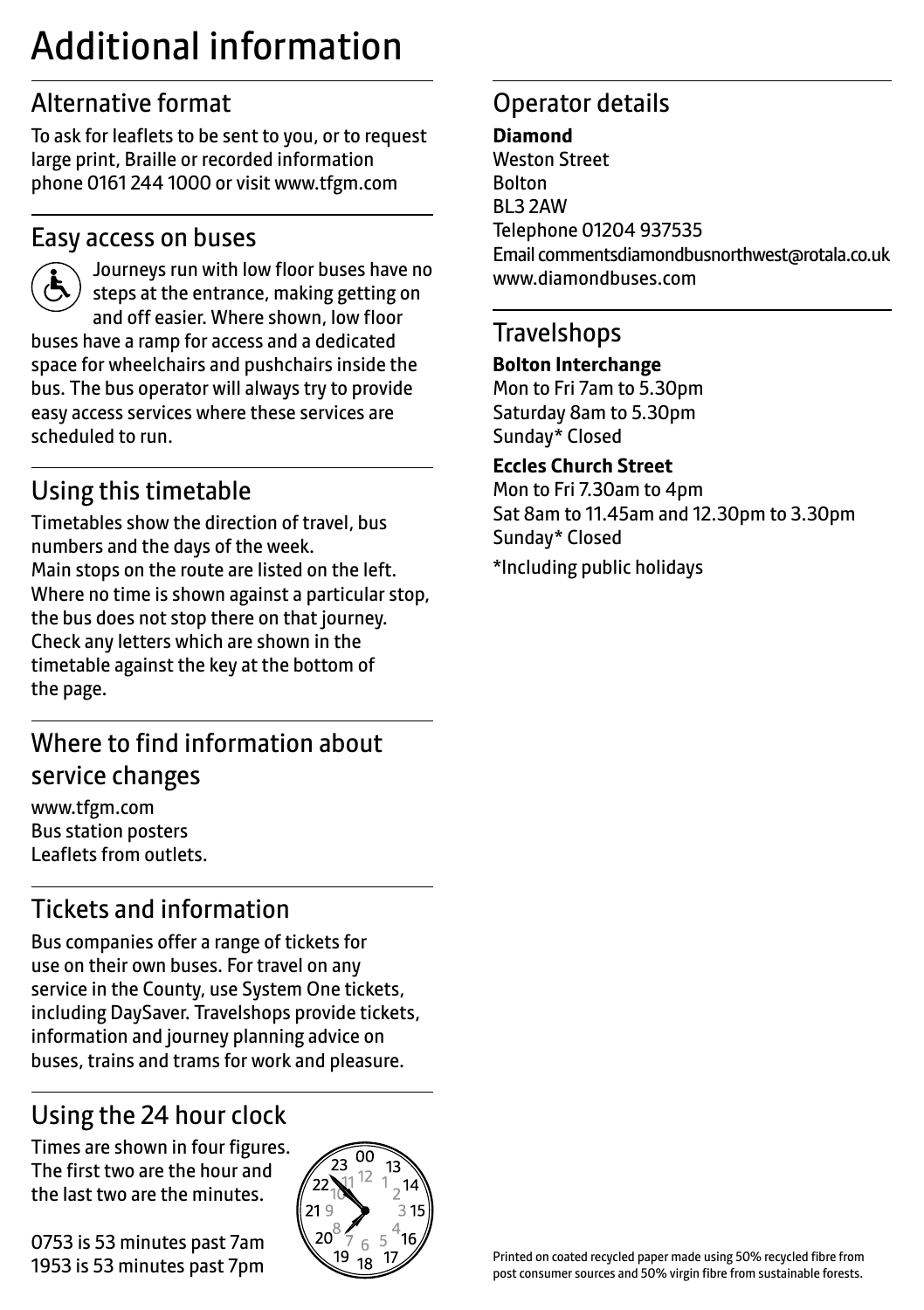## The Trafford Centre — Eccles — Swinton — Agecroft 21 The Trafford Centre — Eccles — Swinton — Farnworth — Bolton 22

#### Mondays to Fridays

|                                  | 22   | 22   | 21   | 22   | 22   | 21   | 22    | 21   | 22   | 21   | 22   | 21   | 22   | 21   | 22   | 21   | 22   | 21   | 22   |
|----------------------------------|------|------|------|------|------|------|-------|------|------|------|------|------|------|------|------|------|------|------|------|
| The Trafford Centre, Bus Station | 0550 | 0620 | 0635 | 0650 | 0720 | 0735 | 0750  | 0805 | 0820 | 0835 | 0850 | 0910 | 0925 | 0940 | 0955 | 1010 | 1025 | 1040 | 1055 |
| Eccles, Interchange              | 0601 | 0631 | 0646 | በ701 | 0731 | በ746 | 0803  | በጸ2ር | 0835 | 0850 | 0905 | ሰዓ25 | 0940 | 0955 | 1010 | 1025 | 1040 | 1055 | 1110 |
| <b>Monton Green</b>              | 0608 | 0638 | 0653 | 0708 | 0738 | 0753 | 0810  | 0827 | 0842 | 0857 | 0912 | 0932 | 0947 | 1002 | 1017 | 1032 | 1047 | 102  | 1117 |
| Swinton, Church                  | 0615 | 0645 |      | 0715 | 0745 | 0800 | 0817  | 0835 | 0850 | 0905 | 0920 | ∩۹4∩ | 0955 | 1010 | 1025 | 1040 | 1055 | 1110 | 1125 |
| Pendlebury, Windmill             | 0619 | 0649 | 0704 | 0719 | 0749 | 0804 | 0822  | 0840 | 0855 | 0910 | 0925 | 0945 | 1000 | 1015 | 1030 | 1045 | 1100 | 1115 | 1130 |
| Agecroft, Dauntesey Avenue       |      |      | 0712 |      |      | 0812 |       | 0848 |      | 0918 |      | 0953 |      | 1023 |      | 1053 |      | 1123 |      |
| Kearsley, Springfield Road       | 0627 | 0657 |      | 0727 | 0757 |      | 0831  |      | 0904 |      | 0934 |      | 1009 |      | 1039 |      | 1109 |      | 1139 |
| Farnworth, Church Street         | 0633 | 0703 |      | 0733 | 0803 |      | 0838  |      | 0911 |      | 0941 |      | 1016 |      | 1046 |      | 1116 |      | 1146 |
| Harper Green                     | 0637 | 0707 |      | 0737 | 0807 |      | 0842  |      | 0915 |      | 0945 |      | 1020 |      | 1050 |      | 1120 |      | 1150 |
| Bolton, Interchange              | 0650 | 0720 |      | 0750 | 0822 |      | 0857  |      | 0930 |      | 1000 |      | 1035 |      | 1105 |      | 1135 |      | 1205 |
|                                  |      |      |      |      |      |      |       |      |      |      |      |      |      |      |      |      |      |      |      |
|                                  | 21   |      | 22   | 21   | 22   | 21   |       | 21   | 22   | 21   | 22   | 21   | 22   | 21   | 22   | 21   | 22   | 21   | 22   |
| The Trafford Centre, Bus Station | 1110 |      | 25   | 40   | 55   | 10   |       | 1340 | 1355 | 1410 | 1425 | 1440 | 1455 | 1510 | 1525 | 1540 | 1600 | 1620 | 1640 |
|                                  |      |      |      |      |      |      |       |      |      |      |      |      |      |      |      |      |      |      |      |
| Eccles, Interchange              | 1125 |      | 40   | 55   | 10   | 25   |       | 1355 | 1410 | 1425 | 1440 | 1455 | 1510 | 1525 | 1540 | 1555 | 1615 | 1635 | 1700 |
| <b>Monton Green</b>              | 1132 |      | 47   | 02   | 17   | 32   | mins  | 1402 | 1417 | 1432 | 1447 | 1502 | 1517 | 1532 | 1547 | 1602 | 1622 | 1642 | 1707 |
| Swinton, Church                  | 1140 | then | 55   | 10   | 25   | 40   | past  | 1410 | 1425 | 1440 | 1455 | 1510 | 1525 | 1540 | 1555 | 1610 | 1630 | 1650 | 1715 |
| Pendlebury, Windmill             | 1145 | at   | 00   | 15   | 30   | 45   | each  | 1415 | 1430 | 1445 | 1500 | 1515 | 1530 | 1545 | 1600 | 1615 | 1635 | 1655 | 1720 |
| Agecroft, Dauntesey Avenue       | 1153 |      |      | 23   |      | 53   | hour  | 1423 |      | 1453 |      | 1523 |      | 1553 |      | 1623 |      | 1703 |      |
| Kearsley, Springfield Road       |      |      | 09   |      | 39   |      | until |      | 1439 |      | 1509 |      | 1539 |      | 1609 |      | 1644 |      | 1729 |
| Farnworth, Church Street         |      |      | 16   |      | 46   |      |       |      | 1450 |      | 1519 |      | 1549 |      | 1619 |      | 1654 |      | 1739 |
| Harper Green                     |      |      | 20   |      | 50   |      |       |      | 1455 |      | 1527 |      | 1557 |      | 1627 |      | 1702 |      | 1747 |

& - All bus 21 and 22 journeys are run using easy access buses. See inside front cover of this leaflet for details

**Summer times:** between mid July and early September, some timetables will be different. Check www.tfgm.com for details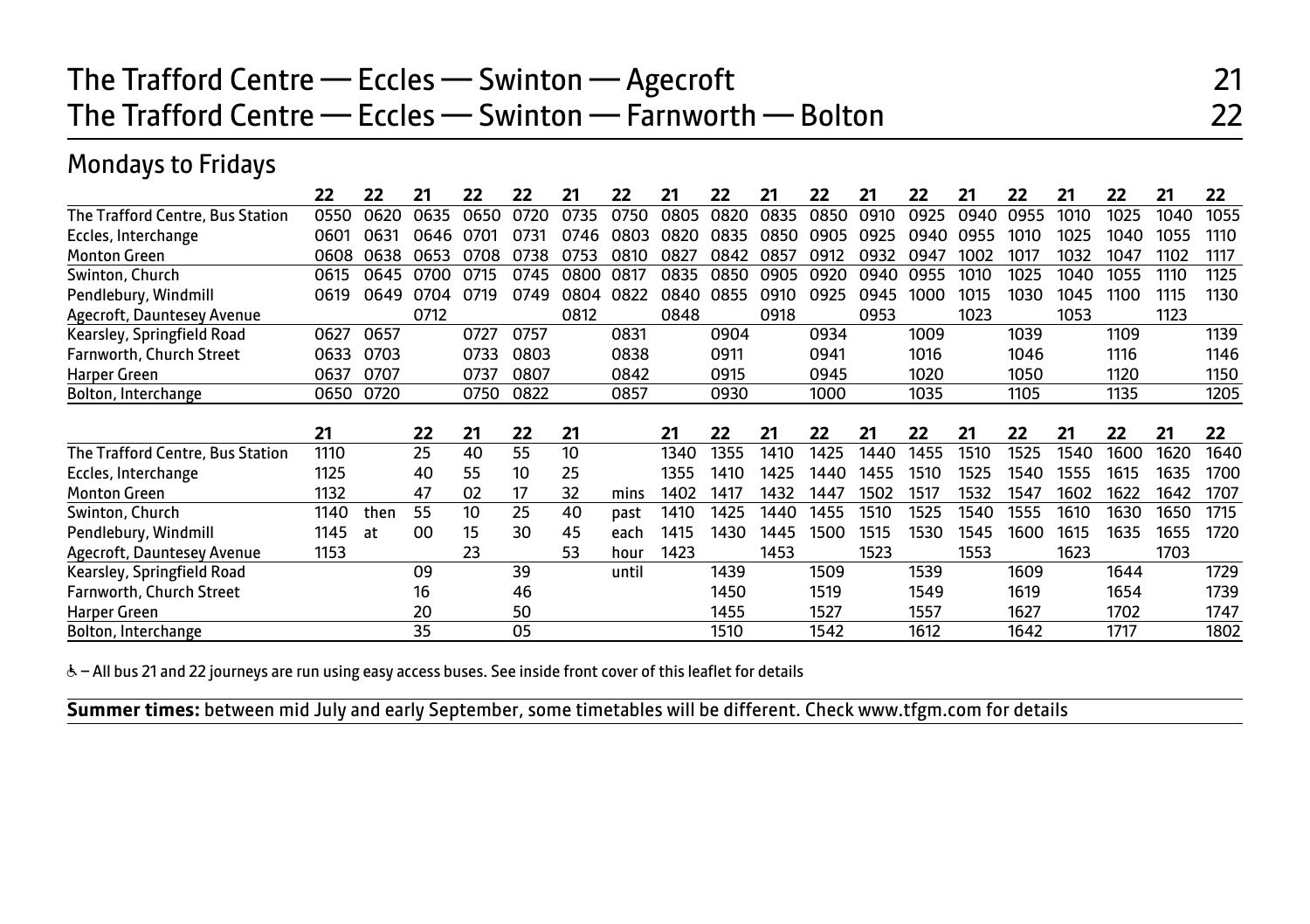## The Trafford Centre — Eccles — Swinton — Agecroft **Communist 21** The Trafford Centre — Eccles — Swinton — Farnworth — Bolton 22

#### Mondays to Fridays (continued)

|                                  |      |      |      |      |      |      |      |      |      |      |      |           |      |      | M    |      | M    |      | M    |
|----------------------------------|------|------|------|------|------|------|------|------|------|------|------|-----------|------|------|------|------|------|------|------|
|                                  | 21   | 22   | 21   | 22   | 21   | 22   | 21   | 22   | 21   | 22   | 21   | 22        | 22   | 21   | 22   | 21   | 22   | 21   | 22   |
| The Trafford Centre, Bus Station | 1700 | 1715 | 1735 | 1750 | 1805 | 1815 | 1830 | 1850 | 1905 | 1921 | 1940 | 1950      | 2020 | 2050 | 2120 |      | 2220 |      | 2320 |
| Eccles, Interchange              | 1720 | 1735 | 1755 | 1805 | 1818 | 1828 | 1843 | 1903 | 1915 | 1931 | 1950 | 2000      | 2030 | 2100 | 2130 | 2200 | 2230 | 2300 | 2330 |
| <b>Monton Green</b>              | 1727 | 1742 | 1802 | 1812 | 1825 | 1835 | 1850 | 1910 | 1922 | 1938 | 1957 | 2007      | 2037 | 2107 | 2137 | 2207 | 2237 | 2307 | 2337 |
| Swinton, Church                  | 1735 | 1750 | 1810 | 1820 | 1833 | 1843 | 1857 | 1917 | 1928 | 1944 | 2003 | 2013      | 2043 | 2113 | 2143 | 2213 | 2243 | 2313 | 2343 |
| Pendlebury, Windmill             | 1740 | 1755 | 1815 | 1825 | 1838 | 1848 | 1902 | 1922 | 1932 | 1948 | 2007 | 2017      | 2047 | 2117 | 2147 | 2217 | 2247 | 2317 | 2347 |
| Agecroft, Dauntesey Avenue       | 1748 |      | 1823 |      | 1846 |      | 1910 |      | 1940 |      | 2014 |           |      | 2123 |      | 2223 |      | 2323 |      |
| Kearsley, Springfield Road       |      | 1804 |      | 1834 |      | 1857 |      | 1931 |      | 1954 |      | 2023      | 2053 |      | 2153 |      | 2253 |      | 2353 |
| Farnworth, Church Street         |      | 1814 |      | 1841 |      | 1904 |      | 1938 |      | 1959 |      | 2028      | 2058 |      | 2158 |      | 2258 |      | 2358 |
| Harper Green                     |      | 1822 |      | 1845 |      | 1908 |      | 1942 |      | 2003 |      | 2032 2102 |      |      | 2202 |      | 2302 |      | 0002 |
| Bolton, Interchange              |      | 1837 |      | 1857 |      | 1920 |      | 1954 |      | 2015 |      | 2042 2112 |      |      | 2212 |      | 2312 |      | 0012 |

#### **Saturdays**

|                                  | 22   | 21   | 22   | 21      |      | 22 |    | 22 | 21 |       | 21   |      | 22   |      | 22   | 22   | 21    |           | 21    |
|----------------------------------|------|------|------|---------|------|----|----|----|----|-------|------|------|------|------|------|------|-------|-----------|-------|
| The Trafford Centre, Bus Station | 0720 | 0740 | 0755 | 0810    |      | 25 | 40 | 55 | 10 |       | 1740 | 1800 | 1825 | 1840 | 1850 | 1920 | 1950  | 2020      | 2050  |
| Eccles, Interchange              | 0731 | 075' | 0808 | 0825    |      | 40 | 55 | 10 | 25 |       | 1755 | 1813 | 1838 | 1853 | 1903 | 1930 | 2000. | 2030      | 2100  |
| <b>Monton Green</b>              | 0738 | 0758 | 0815 | 0832    |      | 47 | 02 | 17 | 32 | mins  | 1802 | 1820 | 1845 | 1900 | 1910 | 1937 | 2007  | 2037      | -2107 |
| Swinton, Church                  | 0745 | 0805 | 0822 | 0840    | then | 55 | 10 | 25 | 40 | past  | 1810 | 1828 | 1853 | 1908 | 1918 | 1944 | 2013  | 2043 2113 |       |
| Pendlebury, Windmill             | 0749 | 0809 | 0827 | 0845 at |      | 00 | 15 | 30 | 45 | each  | 1815 | 1833 | 1858 | 1912 | 1922 | 1948 | 2017  | 2047      | -2117 |
| Agecroft, Dauntesey Avenue       |      | 0816 |      | 0853    |      |    | 23 |    | 53 | hour  | 1823 |      |      | 1918 |      |      | 2023  |           | 2123  |
| Kearsley, Springfield Road       | 0757 |      | 0836 |         |      | 09 |    | 39 |    | until |      | 1842 | 1907 |      | 1929 | 1954 |       | 2053      |       |
| Farnworth, Church Street         | 0803 |      | 0843 |         |      | 16 |    | 46 |    |       |      | 1849 | 1914 |      | 1934 | 1959 |       | 2058      |       |
| Harper Green                     | 0807 |      | 0847 |         |      | 20 |    | 50 |    |       |      | 1853 | 1918 |      | 1938 | 2003 |       | 2102      |       |
| Bolton, Interchange              | 0822 |      | 0902 |         |      | 35 |    | 05 |    |       |      | 1905 | 1930 |      | 1950 | 2015 |       | 2112      |       |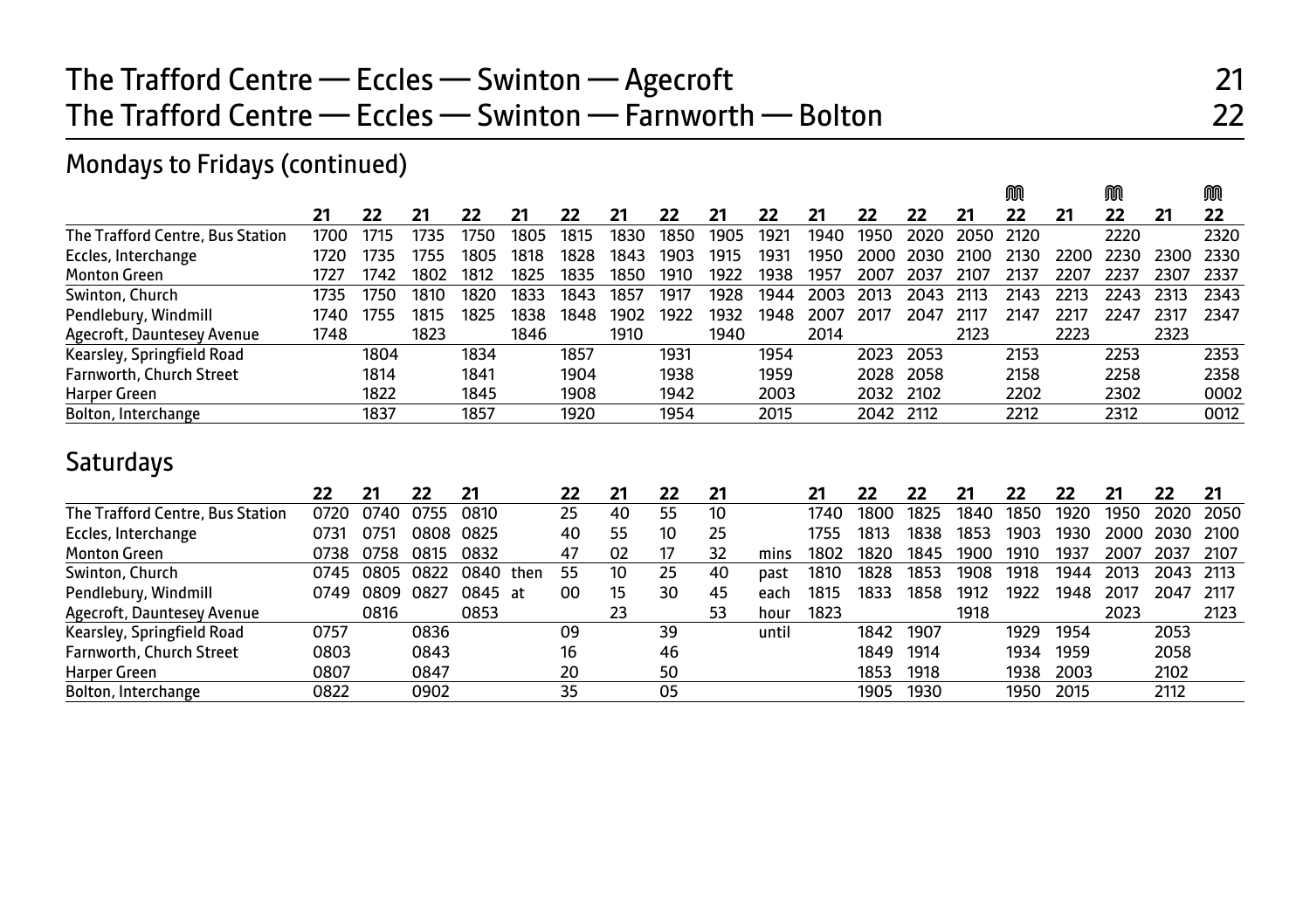#### Saturdays (continued)

|                                  | M         |      | M                   |      | M      |
|----------------------------------|-----------|------|---------------------|------|--------|
|                                  | 22        | 21   | 22                  | 21   | 22     |
| The Trafford Centre, Bus Station | 2120      |      | 2220                |      | 2320   |
| Eccles, Interchange              | 2130      |      | 2200 2230 2300 2330 |      |        |
| <b>Monton Green</b>              | 2137      | 2207 | 2237                | 2307 | - 2337 |
| Swinton, Church                  | 2143 2213 |      | 2243 2313 2343      |      |        |
| Pendlebury, Windmill             | 2147      | 2217 | 2247 2317 2347      |      |        |
| Agecroft, Dauntesey Avenue       |           | 2223 |                     | 2323 |        |
| Kearsley, Springfield Road       | 2153      |      | 2253                |      | 2353   |
| Farnworth, Church Street         | 2158      |      | 2258                |      | 2358   |
| Harper Green                     | 2202      |      | 2302                |      | 0002   |
| Bolton, Interchange              | 2212      |      | 2312                |      | 0012   |

#### Sundays and public holidays (except Christmas and New Year period)

|                                  | 22   | 21   | 22   | 21   | 22   | 22   |      | 21 | 22 | 22 |       |      | 22   | 22   | 21   | 22   | 21   | 22   | 21   |
|----------------------------------|------|------|------|------|------|------|------|----|----|----|-------|------|------|------|------|------|------|------|------|
| The Trafford Centre, Bus Station | 0845 | 0855 | 0945 | 0955 | 1015 | 1045 |      | 55 | 15 | 45 |       | 1755 | 1815 | 1845 | 1855 | 1920 | 1950 | 2020 | 2050 |
| Eccles, Interchange              | 0859 | 0909 | 0959 | 1009 | 1029 | 1100 |      | 10 | 30 | 00 |       | 1810 | 1828 | 1858 | 1905 | 1930 | 2000 | 2030 | 2100 |
| <b>Monton Green</b>              | 0905 | 0915 | 1005 | 1015 | 1035 | 1107 |      |    | 37 | 07 | mins  | 1817 | 1835 | 1905 | 1912 | 1937 | 2007 | 2037 | 2107 |
| Swinton, Church                  | 0913 | 0923 | 1013 | 1023 | 1043 | 1115 | then | 25 | 45 | 15 | past  | 1825 | 1841 | 1911 | 1918 | 1943 | 2013 | 2043 | 2113 |
| Pendlebury, Windmill             | 0918 | 0928 | 1018 | 1028 | 1048 | 1120 | at   | 30 | 50 | 20 | each  | 1830 | 1846 | 1916 | 1922 | 1947 | 2017 | 2047 | 2117 |
| Agecroft, Dauntesey Avenue       |      | 0934 |      | 1034 |      |      |      | 36 |    |    | hour  | 1836 |      |      | 1928 |      | 2023 |      | 2123 |
| Kearsley, Springfield Road       | 0926 |      | 1026 |      | 1056 | 1129 |      |    | 59 | 29 | until |      | 1855 | 1925 |      | 1953 |      | 2053 |      |
| Farnworth, Church Street         | 0933 |      | 1033 |      | 1103 | 1136 |      |    | 06 | 36 |       |      | 1902 | 1932 |      | 1958 |      | 2058 |      |
| Harper Green                     | 0937 |      | 1037 |      | 1107 | 1140 |      |    | 10 | 40 |       |      | 1906 | 1936 |      | 2002 |      | 2102 |      |
| Bolton, Interchange              | 0950 |      | 1050 |      | 1120 | 1155 |      |    | 25 | 55 |       |      | 1918 | 1948 |      | 2014 |      | 2112 |      |

For details of buses during the Christmas and New Year period, please phone 0161 244 1000

M – Journey provided with the financial support of Transport for Greater Manchester

W– All bus 21 and 22 journeys are run using easy access buses. See inside front cover of this leaflet for details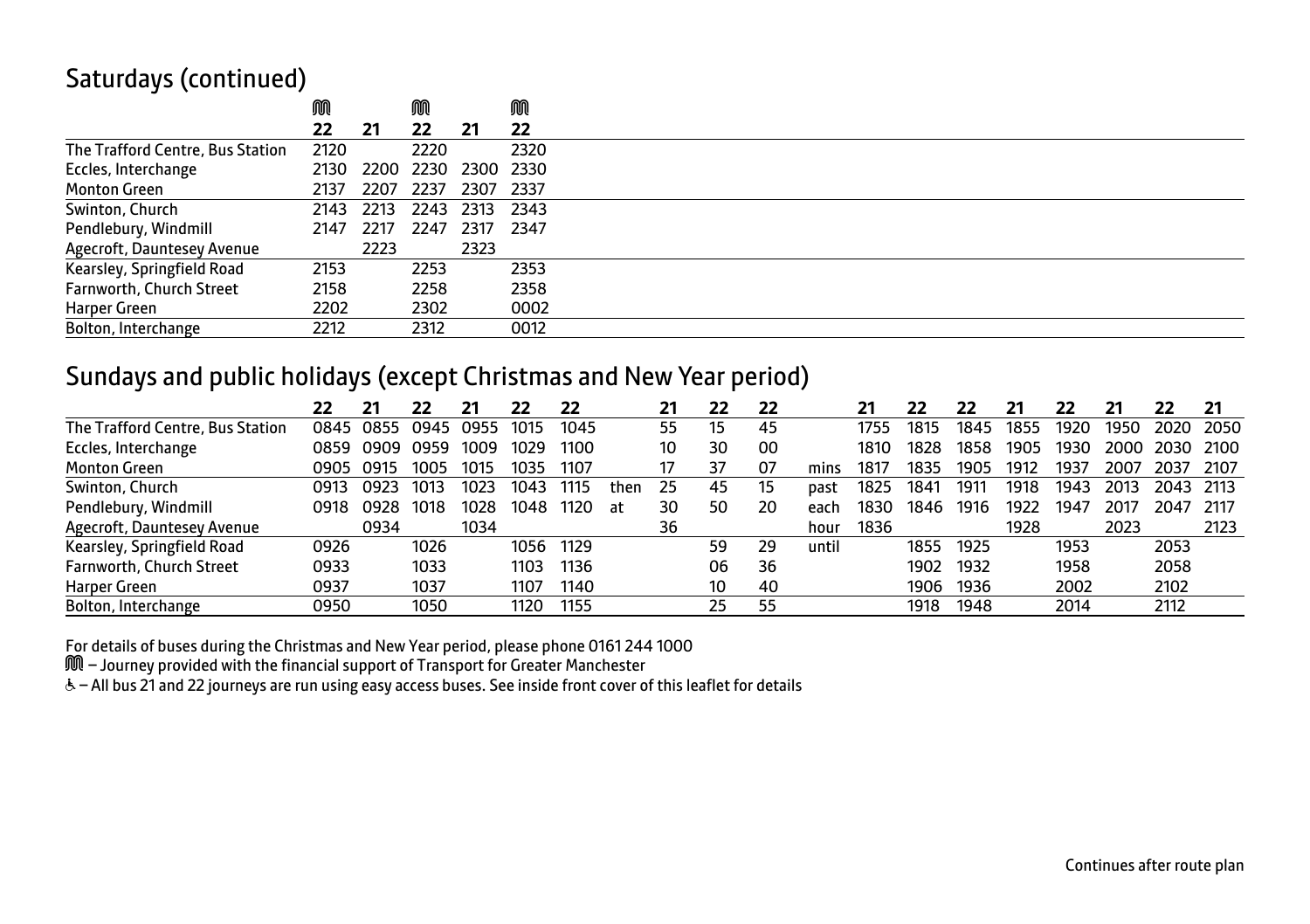# **21 22 X22**



Contains Ordnance Survey data ©Crown copyright and database right 2010 ©0100022610 Transport for Greater Manchester 2021 Transport for Greater Manchester uses reasonable endeavours to check the accuracy of information published and to publish changes to information in a timely manner. In no event will Transport for Greater Manchester be liable for any loss that may arise from this information being inaccurate.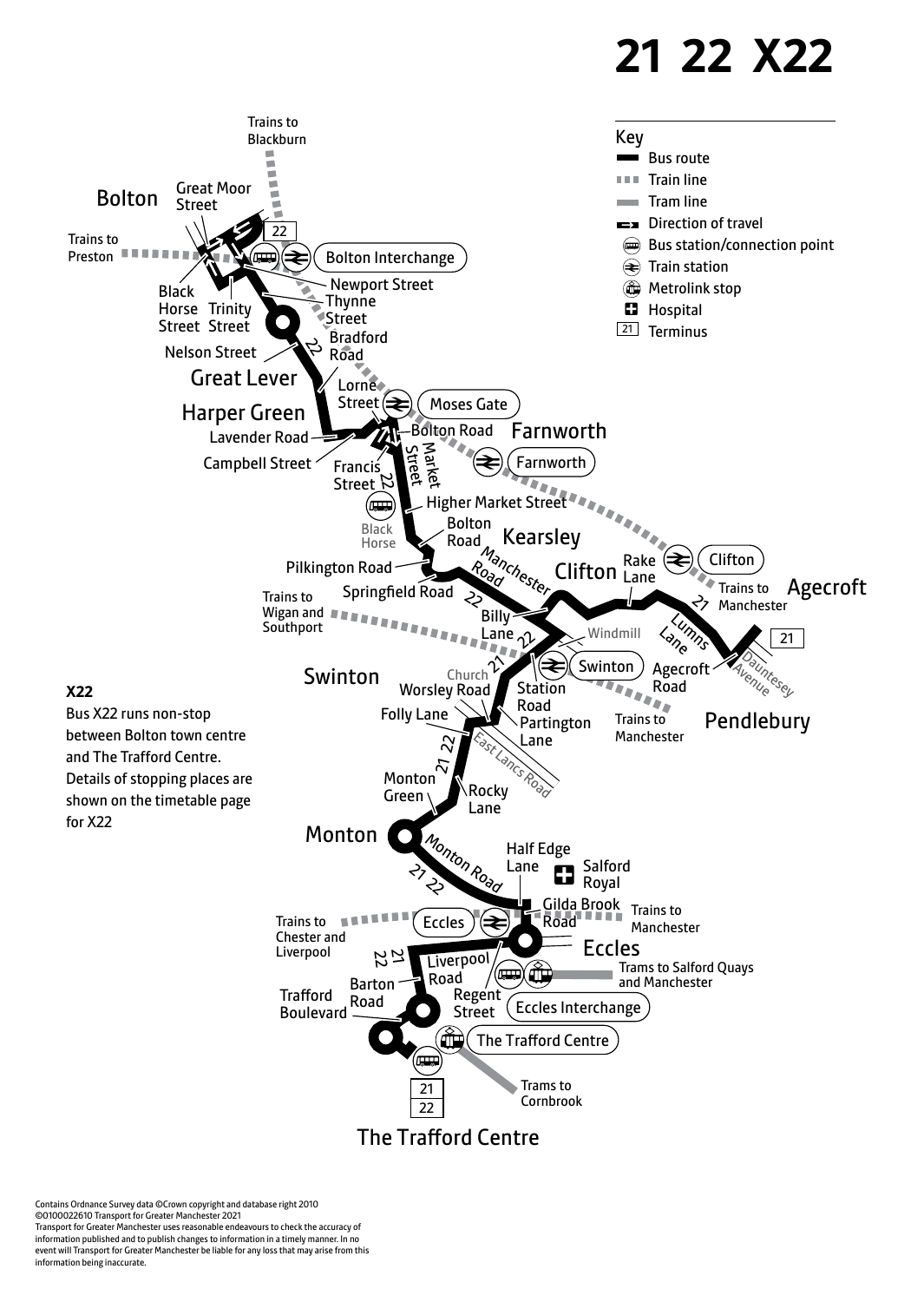| The Trafford Centre — Eccles — Swinton — Agecroft           |  |
|-------------------------------------------------------------|--|
| The Trafford Centre — Eccles — Swinton — Farnworth — Bolton |  |

Sundays and public holidays (except Christmas and New Year period) (continued)

|                                  | M    |                     | ⋒  | M         |
|----------------------------------|------|---------------------|----|-----------|
|                                  | 22   | 21                  | 22 | 22        |
| The Trafford Centre, Bus Station | 2120 | 2205 2220 2320      |    |           |
| Eccles, Interchange              |      | 2130 2215 2230 2330 |    |           |
| Monton Green                     |      | 2137 2222 2237 2337 |    |           |
| Swinton, Church                  |      | 2143 2228 2243 2343 |    |           |
| Pendlebury, Windmill             | 2147 | 2232 2247 2347      |    |           |
| Agecroft, Dauntesey Avenue       |      | 2238                |    |           |
| Kearsley, Springfield Road       | 2153 |                     |    | 2253 2353 |
| Farnworth, Church Street         | 2158 |                     |    | 2258 2358 |
| Harper Green                     | 2202 |                     |    | 2302 0002 |
| Bolton, Interchange              | 2212 |                     |    | 2312 0012 |

For details of buses during the Christmas and New Year period, please phone 0161 244 1000

M – Journey provided with the financial support of Transport for Greater Manchester

& - All bus 21 and 22 journeys are run using easy access buses. See inside front cover of this leaflet for details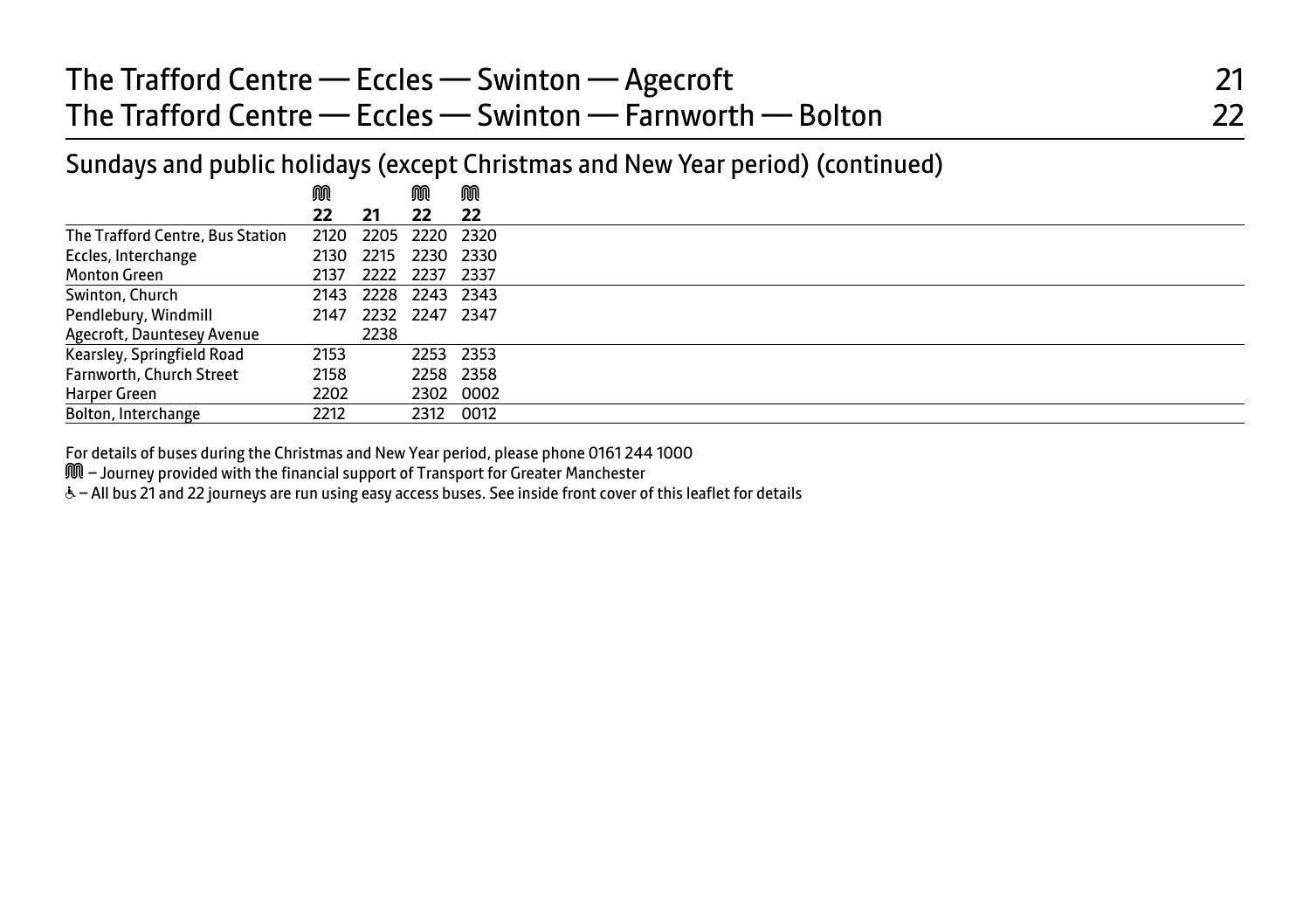## Agecroft — Swinton — Eccles — The Trafford Centre 21 Bolton — Farnworth — Swinton — Eccles — The Trafford Centre 22

## Mondays to Fridays

|                                  | 22   | 22          | 21   | 22   | 21   | 22   | 21    | 22   | 21   | 22   | 21   | 22   | 21   | 22   | 21   | 22   | 21   | 22   | 21   |
|----------------------------------|------|-------------|------|------|------|------|-------|------|------|------|------|------|------|------|------|------|------|------|------|
| Bolton, Interchange              | 0510 | 0540        |      | 0605 |      | 0630 |       | 0705 |      | 0735 |      | 0810 |      | 0840 |      | 0915 |      | 0945 |      |
| Harper Green                     | 0518 | 0548        |      | 0615 |      | 0640 |       | 0715 |      | 0745 |      | 0820 |      | 0850 |      | 0925 |      | 0955 |      |
| Farnworth, Church Road           | 0523 | 0553        |      | 0625 |      | 0650 |       | 0725 |      | 0755 |      | 0830 |      | 0900 |      | 0935 |      | 1005 |      |
| Kearsley, Springfield Road       | 0527 | 0557        |      | 0629 |      | 0654 |       | 0729 |      | 0759 |      | 0834 |      | 0904 |      | 0939 |      | 1009 |      |
| Agecroft, Dauntesey Avenue       |      |             | 0623 |      | 0648 |      | 0722  |      | 0742 |      | 0827 |      | 0857 |      | 0927 |      | 0957 |      | 1027 |
| Pendlebury, Lees Street          | 0535 | 0605        | 0630 | 0640 | 0655 | 0705 | 0730  | 0740 | 0750 | 0810 | 0835 | 0845 | 0905 | 0915 | 0935 | 0950 | 1005 | 1020 | 1035 |
| Swinton, Church                  | 0538 | <b>0608</b> | 0633 | 0645 | 0700 | 0710 | 0735  | 0745 | 0755 | 0815 | 0840 | 0850 | 0910 | 0920 | 0940 | 0955 | 1010 | 1025 | 1040 |
| <b>Monton Green</b>              | 0546 | 0616        | በ641 | 0655 | 0710 | 0720 | 0745  | 0755 | 0805 | 0825 | 0850 | 0900 | 0920 | 0930 | 0950 | 1005 | 1020 | 1035 | 1050 |
| Eccles, Interchange              | 0553 | 0623        | 0648 | 0702 | O717 | 0727 | 0752  | 0802 | 0812 | 0832 | 0857 | 0907 | 0927 | 0937 | 0957 | 1012 | 1027 | 1042 | 1057 |
| The Trafford Centre, Bus Station | 0608 | 0638        | 0703 | 0722 | 0737 | 0747 | 0812  | 0822 | 0832 | 0852 | 0917 | 0924 | 0942 | 0952 | 1012 | 1027 | 1042 | 1057 | 1112 |
|                                  |      |             |      |      |      |      |       |      |      |      |      |      |      |      |      |      |      |      |      |
|                                  |      |             |      |      |      |      |       |      |      |      |      |      |      |      |      |      |      |      |      |
|                                  | 22   |             | 21   | 22   | 21   | 22   |       | 21   | 22   | 21   | 22   | 21   | 22   | 21   | 22   | 21   | 22   | 21   | 22   |
| Bolton, Interchange              | 1015 |             |      | 45   |      | 15   |       |      | 1345 |      | 1415 |      | 1445 |      | 1525 |      | 1555 |      | 1625 |
| Harper Green                     | 1025 |             |      | 55   |      | 25   |       |      | 1355 |      | 1425 |      | 1457 |      | 1537 |      | 1607 |      | 1639 |
| Farnworth, Church Road           | 1035 |             |      | 05   |      | 35   | mins  |      | 1405 |      | 1435 |      | 1510 |      | 1550 |      | 1620 |      | 1653 |
| Kearsley, Springfield Road       | 1039 | then        |      | 09   |      | 39   | past  |      | 1409 |      | 1439 |      | 1515 |      | 1555 |      | 1625 |      | 1659 |
| Agecroft, Dauntesey Avenue       |      | at          | 57   |      | 27   |      | each  | 1357 |      | 1427 |      | 1457 |      | 1533 |      | 1608 |      | 1643 |      |
| Pendlebury, Lees Street          | 1050 |             | 05   | 20   | 35   | 50   | hour  | 1405 | 1420 | 1435 | 1450 | 1505 | 1526 | 1541 | 1606 | 1616 | 1636 | 1651 | 1711 |
| Swinton, Church                  | 1055 |             | 10   | 25   | 40   | 55   | until | 1410 | 1425 | 1440 | 1455 | 1510 | 1533 | 1548 | 1613 | 1623 | 1643 | 1648 | 1718 |
| <b>Monton Green</b>              | 1105 |             | 20   | 35   | 50   | 05   |       | 1420 | 1435 | 1450 | 1505 | 1520 | 1543 | 1558 | 1623 | 1633 | 1653 | 1708 | 1728 |
| Eccles, Interchange              | 1112 |             | 27   | 42   | 57   | 12   |       | 1427 | 1442 | 1457 | 1512 | 1527 | 1553 | 1608 | 1633 | 1643 | 1703 | 1718 | 1738 |

& - All bus 21 and 22 journeys are run using easy access buses. See inside front cover of this leaflet for details

I

**Summer times:** between mid July and early September, some timetables will be different. Check www.tfgm.com for details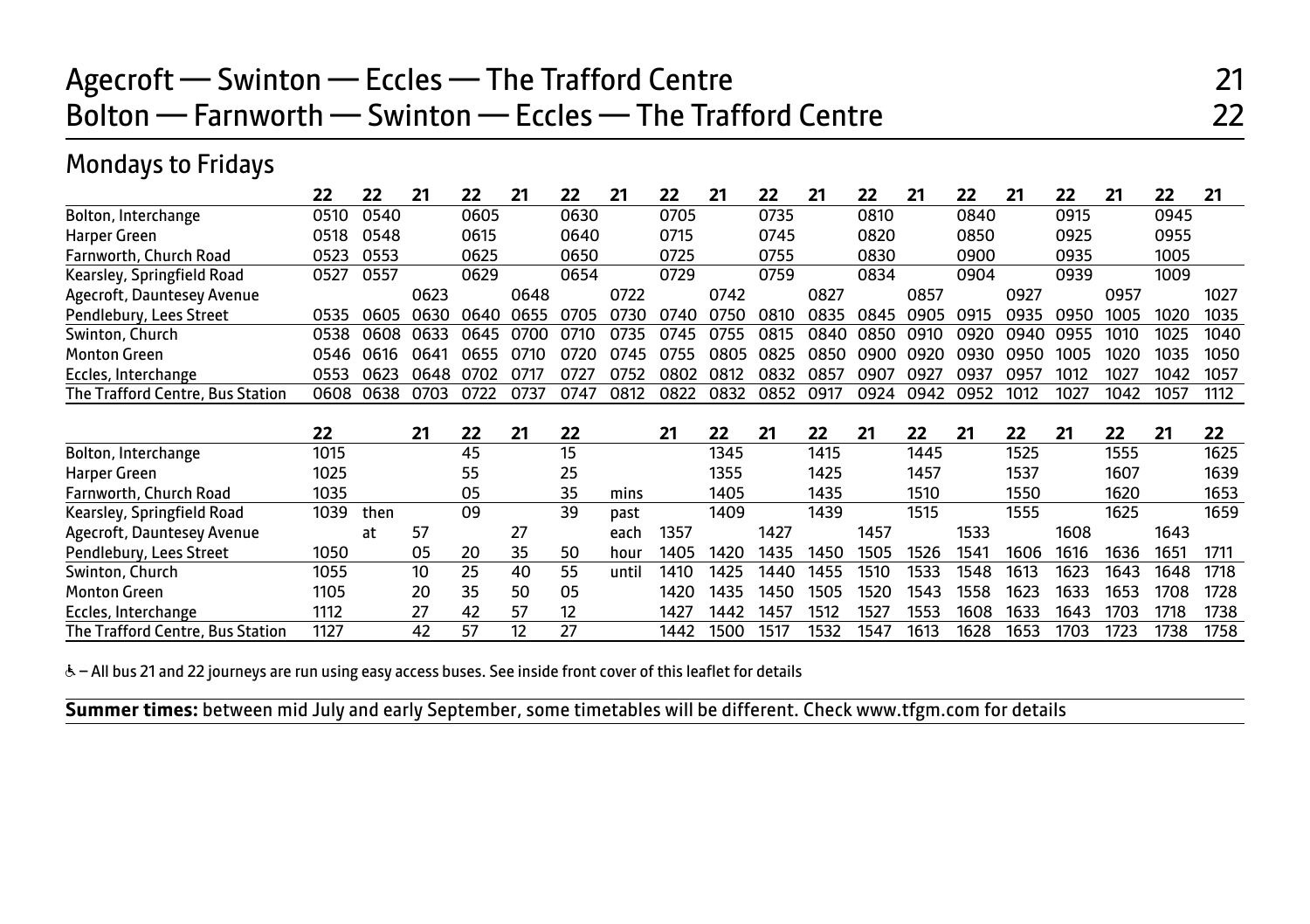## Agecroft — Swinton — Eccles — The Trafford Centre 21 Bolton — Farnworth — Swinton — Eccles — The Trafford Centre 22

#### Mondays to Fridays (continued)

|                                  |      |      |      |      |      |      |      |      |      |      |      | M    |      | M    |      | M         | M    |
|----------------------------------|------|------|------|------|------|------|------|------|------|------|------|------|------|------|------|-----------|------|
|                                  | 21   | 22   | 21   | 22   | 21   | 22   | 21   | 22   | 21   | 22   | -21  | 22   | 21   | 22   | 21   | 22        | 22   |
| Bolton, Interchange              |      | 1700 |      | 1735 |      | 1810 |      | 1850 |      | 1935 |      | 2020 |      | 2120 |      | 2220      | 2320 |
| Harper Green                     |      | 1712 |      | 1747 |      | 1820 |      | 1859 |      | 1944 |      | 2028 |      | 2128 |      | 2228 2328 |      |
| Farnworth, Church Road           |      | 1725 |      | 1800 |      | 1830 |      | 1906 |      | 1951 |      | 2034 |      | 2134 |      | 2234 2334 |      |
| Kearsley, Springfield Road       |      | 1730 |      | 1805 |      | 1835 |      | 1910 |      | 1955 |      | 2037 |      | 2137 |      | 2237      | 2337 |
| Agecroft, Dauntesey Avenue       | 1713 |      | 1753 |      | 1828 |      | 1855 |      | 1945 |      | 2022 |      | 2127 |      | 2227 |           |      |
| Pendlebury, Lees Street          | 1721 | 1741 | 1801 | 1816 | 1835 | 1846 | 1902 | 1919 | 1952 | 2002 | 2029 | 2044 | 2134 | 2144 | 2234 | 2244 2344 |      |
| Swinton, Church                  | 1728 | 1748 | 1808 | 1823 | 1842 | 1852 | 1908 | 1923 | 1955 | 2005 | 2032 | 2047 | 2137 | 2147 | 2237 | 2247      | 2347 |
| <b>Monton Green</b>              | 1738 | 1758 | 1818 | 1833 | 1852 | 1902 | 1918 | 1932 | 2001 | 201  | 2038 | 2053 | 2143 | 2153 | 2243 | 2253      | 2353 |
| Eccles, Interchange              | 1748 | 1808 | 1828 | 1843 | 1901 | 1911 | 1927 | 1941 | 2008 | 2018 | 2045 | 2100 | 2150 | 2200 | 2250 | 2300      | ററററ |
| The Trafford Centre, Bus Station | 1808 | 1825 | 1845 | 1900 | 1916 | 1925 | 1941 | 1955 | 2018 | 2029 | 2055 | 2110 |      | 2210 |      | 2310      | 0010 |

#### **Saturdays**

|                                  | 22   | 22   | 21   | 22   | 21   | 22        |    | 21                | 22 | 21 | 22 |       | 22   |      | 22   | 22   | 21   | 22   | 21   |
|----------------------------------|------|------|------|------|------|-----------|----|-------------------|----|----|----|-------|------|------|------|------|------|------|------|
| Bolton, Interchange              | 0615 | 0645 |      | 0715 |      | 0745      |    |                   | 15 |    | 45 |       | 1715 |      | 1750 | 1825 |      | 1920 |      |
| Harper Green                     | 0625 | 0655 |      | 0725 |      | 0755      |    |                   | 25 |    | 55 |       | 1725 |      | 1800 | 1835 |      | 1929 |      |
| Farnworth, Church Road           | 0635 | 0705 |      | 0735 |      | 0805      |    |                   | 35 |    | 05 | mins  | 1735 |      | 1810 | 1842 |      | 1936 |      |
| Kearsley, Springfield Road       | 0639 | 0709 |      | 0739 |      | 0809 then |    |                   | 39 |    | 09 | past  | 1739 |      | 1814 | 1846 |      | 1940 |      |
| Agecroft, Dauntesey Avenue       |      |      | 0729 |      | 0758 |           | at | 27                |    | 57 |    | each  |      | 1808 |      |      | 1922 |      | 2027 |
| Pendlebury, Lees Street          | 0650 | 0720 | 0736 | 0750 | 0805 | 0820      |    | 35                | 50 | 05 | 20 | hour  | 1750 | 1815 | 1825 | 1856 | 1929 | 1947 | 2034 |
| Swinton, Church                  | 0655 | 0725 | 0741 | 0755 | 0810 | 0825      |    | 40                | 55 | 10 | 25 | until | 1755 | 1820 | 1830 | 1901 | 1933 | 1950 | 2037 |
| <b>Monton Green</b>              | 0705 | 0735 | 0751 | 0805 | 0820 | 0835      |    | 50                | 05 | 20 | 35 |       | 1805 | 1830 | 1840 | 1910 | 1943 | 1956 | 2043 |
| Eccles, Interchange              | 0712 | 0742 | 0758 | 0812 | 0827 | 0842      |    | 57                | 12 | 27 | 42 |       | 1812 | 1837 | 1847 | 1917 | 1950 | 2003 | 2050 |
| The Trafford Centre, Bus Station | 0727 | 0757 | 0813 | 0827 | 0842 | 0857      |    | $12 \overline{ }$ | 27 | 42 | 57 |       | 1827 | 1852 | 1902 | 1928 | 2005 | 2014 | 2100 |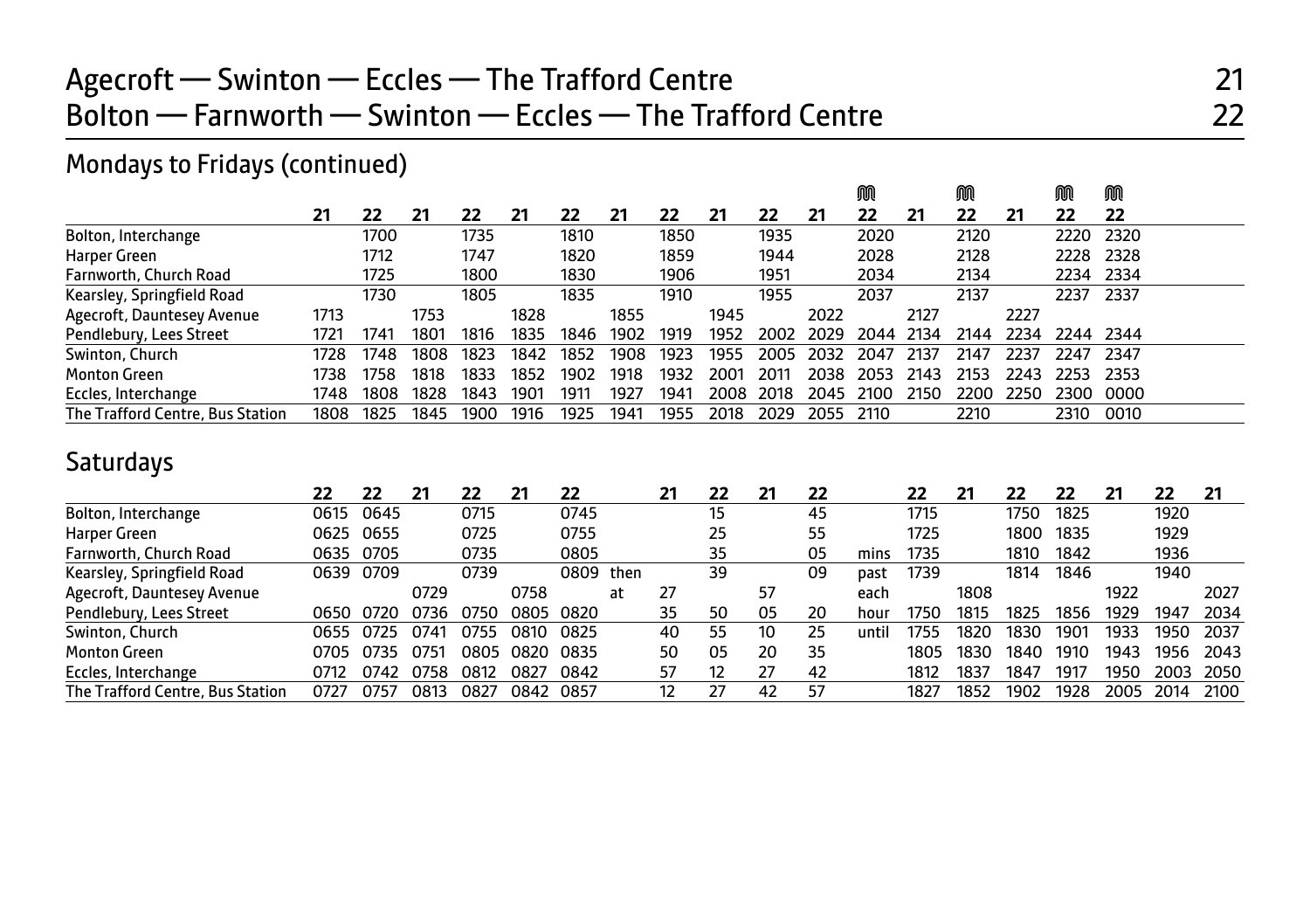#### Saturdays (continued)

|                                  | M         |           | M    |           | M                   | M         |
|----------------------------------|-----------|-----------|------|-----------|---------------------|-----------|
|                                  | 22        | 21        | 22   | 21        | 22                  | 22        |
| Bolton, Interchange              | 2020      |           | 2120 |           | 2220 2320           |           |
| Harper Green                     | 2028      |           | 2128 |           | 2228 2328           |           |
| Farnworth, Church Road           | 2034      |           | 2134 |           | 2234 2334           |           |
| Kearsley, Springfield Road       | 2037      |           | 2137 |           | 2237 2337           |           |
| Agecroft, Dauntesey Avenue       |           | 2127      |      | 2227      |                     |           |
| Pendlebury, Lees Street          |           | 2044 2134 |      |           | 2144 2234 2244 2344 |           |
| Swinton, Church                  | 2047 2137 |           | 2147 | 2237      | 2247 2347           |           |
| <b>Monton Green</b>              |           | 2053 2143 | 2153 |           | 2243 2253 2353      |           |
| Eccles, Interchange              |           | 2100 2150 |      | 2200 2250 |                     | 2300 0000 |
| The Trafford Centre, Bus Station | 2110      |           | 2210 |           | 2310 0010           |           |

#### Sundays and public holidays (except Christmas and New Year period)

|                                  |                  |      |      |         |      |    |    |    |       |      |      |      |      |      |      |      | M    |      | M    |
|----------------------------------|------------------|------|------|---------|------|----|----|----|-------|------|------|------|------|------|------|------|------|------|------|
|                                  | 22               | 22   | 22   | 21      |      | 22 | 22 | 21 |       | 22   | 22   | 21   | 22   | 21   | 22   | 21   | 22   | 21   | 22   |
| Bolton, Interchange              | 0725             | 0825 | 0855 |         |      | 25 | 55 |    |       | 1725 | 1755 |      | 1830 |      | 1920 |      | 2020 |      | 2120 |
| Harper Green                     | 0734             | 0834 | 0904 |         |      | 35 | 05 |    |       | 1735 | 1805 |      | 1840 |      | 1929 |      | 2028 |      | 2128 |
| Farnworth, Church Road           | 0743             | 0843 | 0913 |         |      | 45 | 15 |    | mins  | 1745 | 1815 |      | 1847 |      | 1936 |      | 2034 |      | 2134 |
| Kearsley, Springfield Road       | 0747             | 0847 | 0917 |         | then | 49 | 19 |    | past  | 1749 | 1819 |      | 1851 |      | 1940 |      | 2037 |      | 2137 |
| Agecroft, Dauntesey Avenue       |                  |      |      | 0940 at |      |    |    | 40 | each  |      |      | 1840 |      | 1933 |      | 2027 |      | 2127 |      |
| Pendlebury, Lees Street          | 0756             | 0856 | 0926 | 0947    |      | 00 | 30 | 47 | hour  | 1800 | 1830 | 1847 | 190C | 1940 | 1947 | 2034 | 2044 | 2134 | 2144 |
| Swinton, Church                  | 080 <sup>.</sup> | 0901 | 0931 | 0952    |      | 05 | 35 | 52 | until | 1805 | 1834 | 1850 | 1903 | 1943 | 1950 | 2034 | 2047 | 2137 | 2147 |
| <b>Monton Green</b>              | 0810             | 0910 | 0940 | 1002    |      | 15 | 45 | 02 |       | 1815 | 1844 | 1900 | 1912 | 1949 | 1956 | 2043 | 2053 | 2143 | 2153 |
| Eccles, Interchange              | 0816             | 0916 | 0946 | 1009    |      | 22 | 52 | 09 |       | 1822 | 1851 | 1907 | 1919 | 1956 | 2003 | 2050 | 2100 | 2150 | 2200 |
| The Trafford Centre, Bus Station | 0830             | 0930 | 1000 | 1024    |      | 37 | 07 | 24 |       | 1837 | 1906 | 1922 | 1930 | 2007 | 2014 | 2100 | 2110 | 2200 | 2210 |

For details of buses during the Christmas and New Year period, please phone 0161 244 1000

M – Journey provided with the financial support of Transport for Greater Manchester

& - All bus 21 and 22 journeys are run using easy access buses. See inside front cover of this leaflet for details

**Summer times:** between mid July and early September, some timetables will be different. Check www.tfgm.com for details